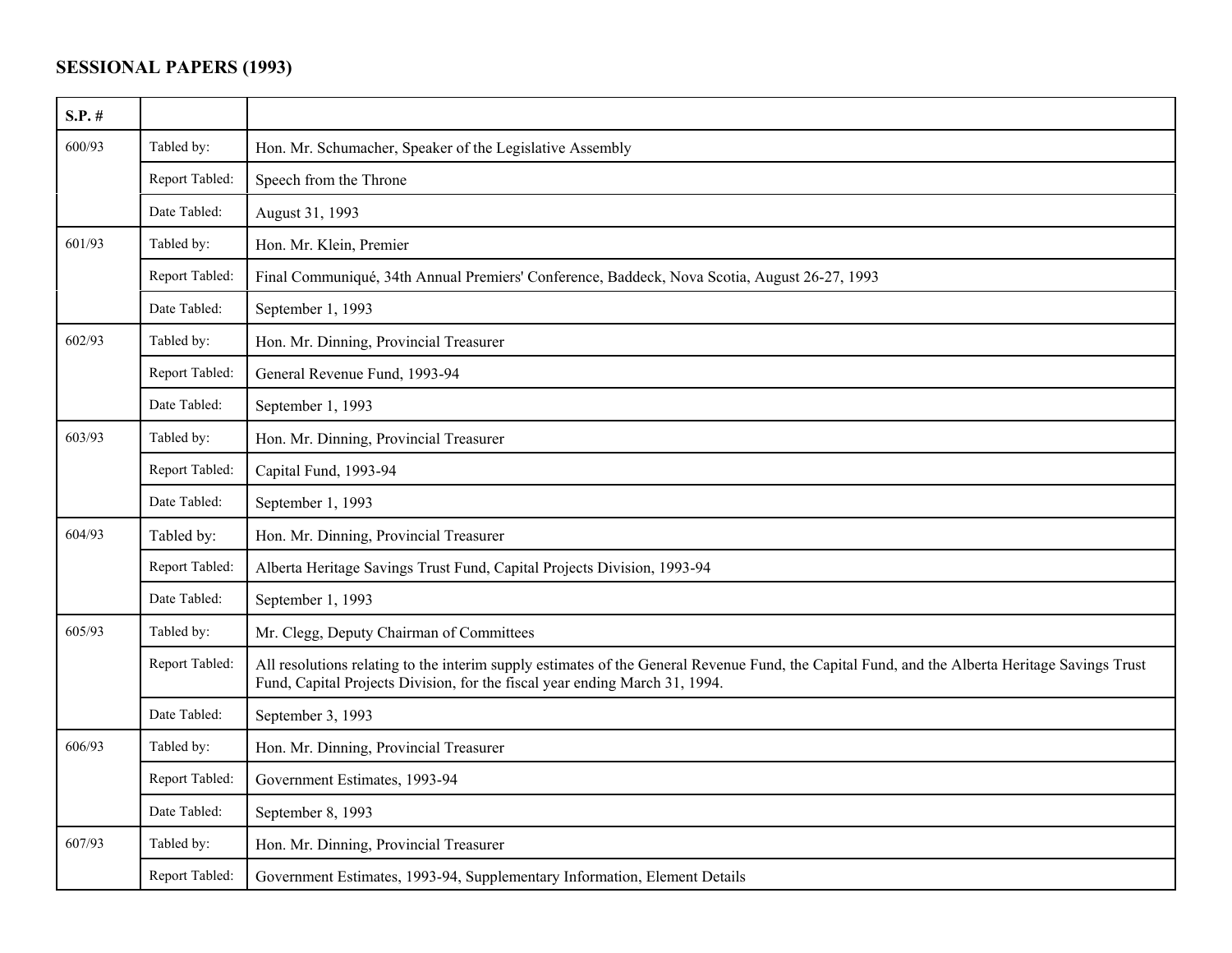| $S.P.$ # |                |                                                                                                                                                                                           |
|----------|----------------|-------------------------------------------------------------------------------------------------------------------------------------------------------------------------------------------|
|          | Date Tabled:   | September 8, 1993                                                                                                                                                                         |
| 608/93   | Tabled by:     | Hon. Mr. Dinning, Provincial Treasurer                                                                                                                                                    |
|          | Report Tabled: | Capital Fund Estimates, 1993-94                                                                                                                                                           |
|          | Date Tabled:   | September 8, 1993                                                                                                                                                                         |
| 609/93   | Tabled by:     | Hon. Mr. Dinning, Provincial Treasurer                                                                                                                                                    |
|          | Report Tabled: | Legislative Assembly Estimates                                                                                                                                                            |
|          | Date Tabled:   | September 8, 1993                                                                                                                                                                         |
| 610/93   | Tabled by:     | Hon. Mr. Dinning, Provincial Treasurer                                                                                                                                                    |
|          | Report Tabled: | Lottery Fund Estimates, 1993                                                                                                                                                              |
|          | Date Tabled:   | September 8, 1993                                                                                                                                                                         |
| 611/93   | Tabled by:     | Hon. Mr. Dinning, Provincial Treasurer                                                                                                                                                    |
|          | Report Tabled: | Alberta Heritage Savings Trust Fund, Capital Projects Division, 1993-94 Estimates of Proposed Investments                                                                                 |
|          | Date Tabled:   | September 8, 1993                                                                                                                                                                         |
| 612/93   | Tabled by:     | Hon. Mr. Kowalski, Government House Leader                                                                                                                                                |
|          | Report Tabled: | Standing Orders of the Legislative Assembly of Alberta, effective September 13, 1993                                                                                                      |
|          | Date Tabled:   | September 9, 1993                                                                                                                                                                         |
| 613/93   | Tabled by:     | Hon. Mr. Kowalski, Government House Leader                                                                                                                                                |
|          | Report Tabled: | Memorandum of Agreement between the House Leader of the Government of Alberta and the House Leader of Her Majesty's Loyal Opposition<br>regarding Standing Orders, made September 9, 1993 |
|          | Date Tabled:   | September 9, 1993                                                                                                                                                                         |
| 614/93   | Tabled by:     | Hon. Mr. Kowalski, Government House Leader                                                                                                                                                |
|          | Report Tabled: | Government motion regarding the establishment of a Select Special Committee on Parliamentary Reform of the Legislative Assembly of Alberta                                                |
|          | Date Tabled:   | September 9, 1993                                                                                                                                                                         |
| 615/93   | Tabled by:     | Hon. Mr. Kowalski, Government House Leader                                                                                                                                                |
|          | Report Tabled: | Standing Orders of the Legislative Assembly of Alberta, Annotated (Unofficial) Version                                                                                                    |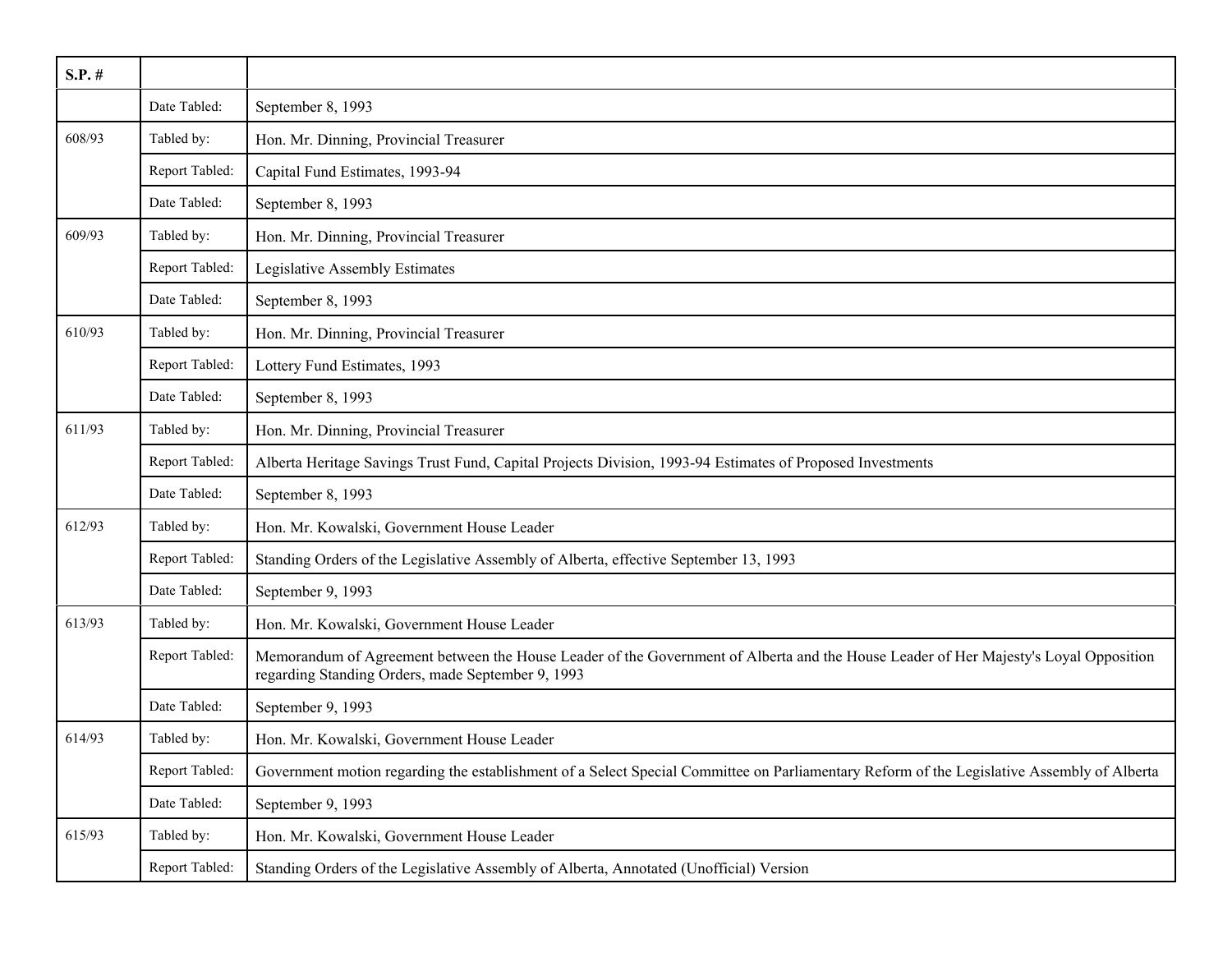| $S.P.$ # |                |                                                                                                                                         |
|----------|----------------|-----------------------------------------------------------------------------------------------------------------------------------------|
|          | Date Tabled:   | September 9, 1993                                                                                                                       |
| 616/93   | Tabled by:     | Mr. Bracko, Hon. Member for St. Albert                                                                                                  |
|          | Report Tabled: | Two St. Albert lapel pins                                                                                                               |
|          | Date Tabled:   | September 10, 1993                                                                                                                      |
| 617/93   | Tabled by:     | Hon. Mr. Kowalski, Minister responsible for the Alberta Heritage Foundation for Medical Research                                        |
|          | Report Tabled: | Report of the 1993 International Board of Review, Alberta Heritage Foundation for Medical Research for the period 1987-1993             |
|          | Date Tabled:   | September 20, 1993                                                                                                                      |
| 618/93   | Tabled by:     | Hon. Mr. Kowalski, Minister responsible for the Alberta Heritage Foundation for Medical Research                                        |
|          | Report Tabled: | The Power and the Promise, Third Triennial Report of the Alberta Heritage Foundation for Medical Research                               |
|          | Date Tabled:   | September 20, 1993                                                                                                                      |
| 619/93   | Tabled by:     | Mr. Tannas, Chairman of Committees                                                                                                      |
|          | Report Tabled: | Amendment to Bill 5 (Hon. Provincial Treasurer) – Agreed to                                                                             |
|          | Date Tabled:   | September 21, 1993                                                                                                                      |
| 620/93   | Tabled by:     | Mr. Tannas, Chairman of Committees                                                                                                      |
|          | Report Tabled: | Amendment to Bill 5 (Hon. Member for Edmonton-Whitemud) – Defeated (on division)                                                        |
|          | Date Tabled:   | September 21, 1993                                                                                                                      |
| 621/93   | Tabled by:     | Hon. Mr. Dinning, Provincial Treasurer                                                                                                  |
|          | Report Tabled: | Provincial Judges and Masters in Chambers Pension Plan, Annual Report 1992                                                              |
|          | Date Tabled:   | September 22, 1993                                                                                                                      |
| 622/93   | Tabled by:     | Hon. Mr. Jonson, Minister of Education                                                                                                  |
|          | Report Tabled: | Education in Alberta: Early Childhood Services to Grade 12, 1993-94 Budget and an Overview of Challenges in the 90s, September 14, 1993 |
|          | Date Tabled:   | September 23, 1993                                                                                                                      |
| 623/93   | Tabled by:     | Mr. Tannas, Chairman of Committees                                                                                                      |
|          | Report Tabled: | Amendment to Bill 5 (Hon. Member for Edmonton-Whitemud)                                                                                 |
|          | Date Tabled:   | September 27, 1993                                                                                                                      |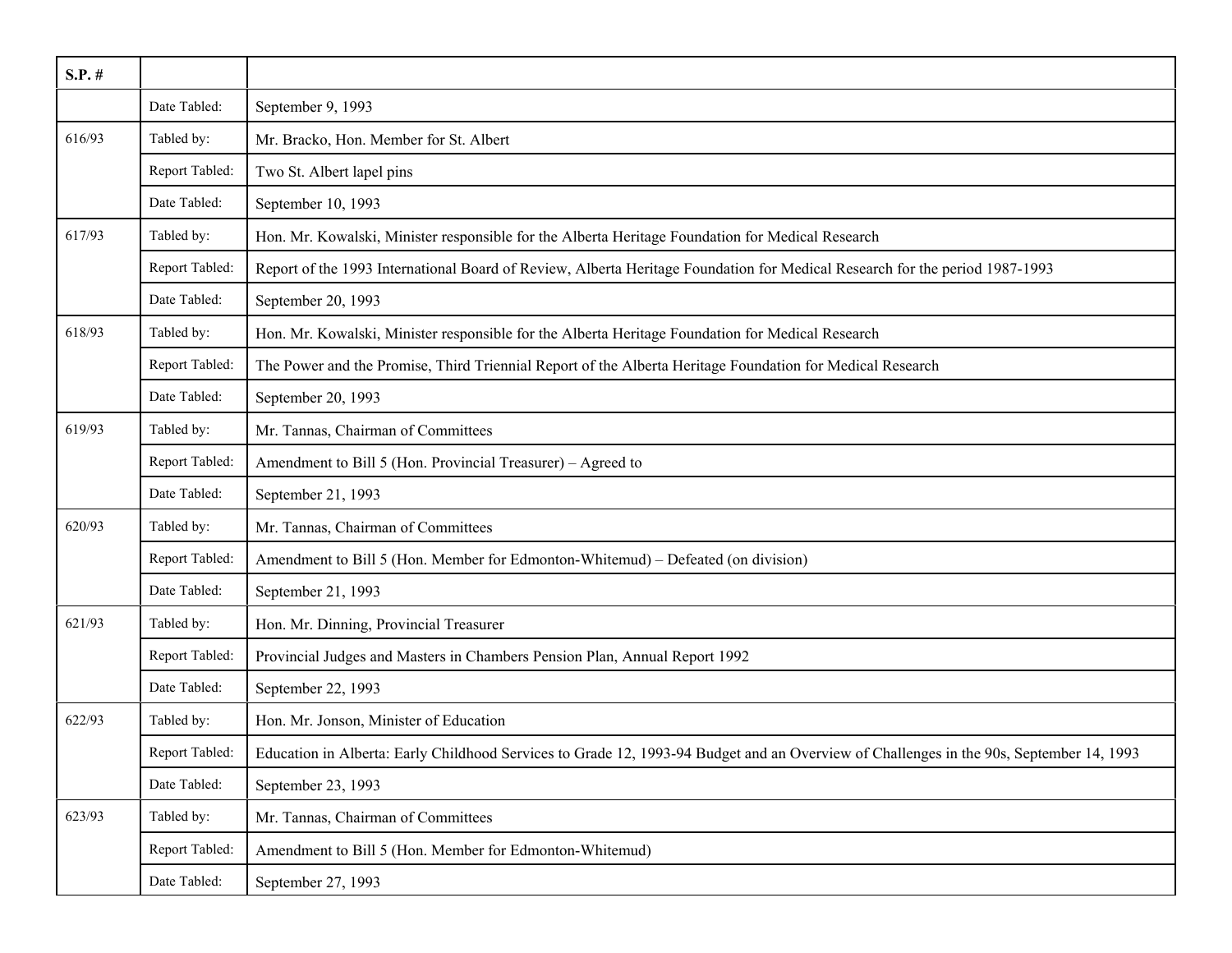| $S.P.$ # |                |                                                                                                                                                                                                                 |
|----------|----------------|-----------------------------------------------------------------------------------------------------------------------------------------------------------------------------------------------------------------|
| 624/93   | Tabled by:     | Mr. Clegg, Deputy Chairman of Committees                                                                                                                                                                        |
|          | Report Tabled: | Amendment to Bill 8 (Hon. Member for Edmonton-Centre) – Defeated (on division)                                                                                                                                  |
|          | Date Tabled:   | October 4, 1993                                                                                                                                                                                                 |
| 625/93   | Tabled by:     | Mr. Clegg, Deputy Chairman of Committees                                                                                                                                                                        |
|          | Report Tabled: | Amendment to Bill 8 (Hon. Member for Edmonton-Centre)                                                                                                                                                           |
|          | Date Tabled:   | October 4, 1993                                                                                                                                                                                                 |
| 626/93   | Tabled by:     | Mr. Clegg, Deputy Chairman of Committees                                                                                                                                                                        |
|          | Report Tabled: | Amendment to Bill 5 (Hon. Provincial Treasurer) – Agreed to                                                                                                                                                     |
|          | Date Tabled:   | October 4, 1993                                                                                                                                                                                                 |
| 627/93   | Tabled by:     | Mr. Tannas, Chairman of Committees                                                                                                                                                                              |
|          | Report Tabled: | Amendment to Bill (Hon. Member for Edmonton-Centre)                                                                                                                                                             |
|          | Date Tabled:   | October 5, 1993                                                                                                                                                                                                 |
| 628/93   | Tabled by:     | Hon. Mr. Thurber, Minister of Public Works, Supply and Services                                                                                                                                                 |
|          | Report Tabled: | Alberta Public Works, Supply and Services, General Revenue Fund, 1993-94 Committee of Supply Debate, Responses to Questions Raised in<br>the Legislative Assembly of Alberta on September 27, 1993              |
|          | Date Tabled:   | October 13, 1993                                                                                                                                                                                                |
| 629/93   | Tabled by:     | Hon. Mr. Mar, Minister of Community Development                                                                                                                                                                 |
|          | Report Tabled: | Seniors' Consultation on Fiscal Change, Report to the Minister, Red Deer College, September 18-19, 1993                                                                                                         |
|          | Date Tabled:   | October 13, 1993                                                                                                                                                                                                |
| 630/93   | Tabled by:     | Hon. Mr. Mar, Minister of Community Development                                                                                                                                                                 |
|          | Report Tabled: | Library Grants Review Task Force, Report to Hon. Mr. Mar, Minister of Community Development, September 30, 1993                                                                                                 |
|          | Date Tabled:   | October 13, 1993                                                                                                                                                                                                |
| 631/93   | Tabled by:     | Hon. Mr. Mar, Minister of Community Development                                                                                                                                                                 |
|          | Report Tabled: | Letter, dated October 13, 1993, from Hon. Mr. Mar, Minister of Community Development, to Mrs. Pana, Chairman, Library Grants Review Task<br>Force, regarding a response to the Library Grants Review Task Force |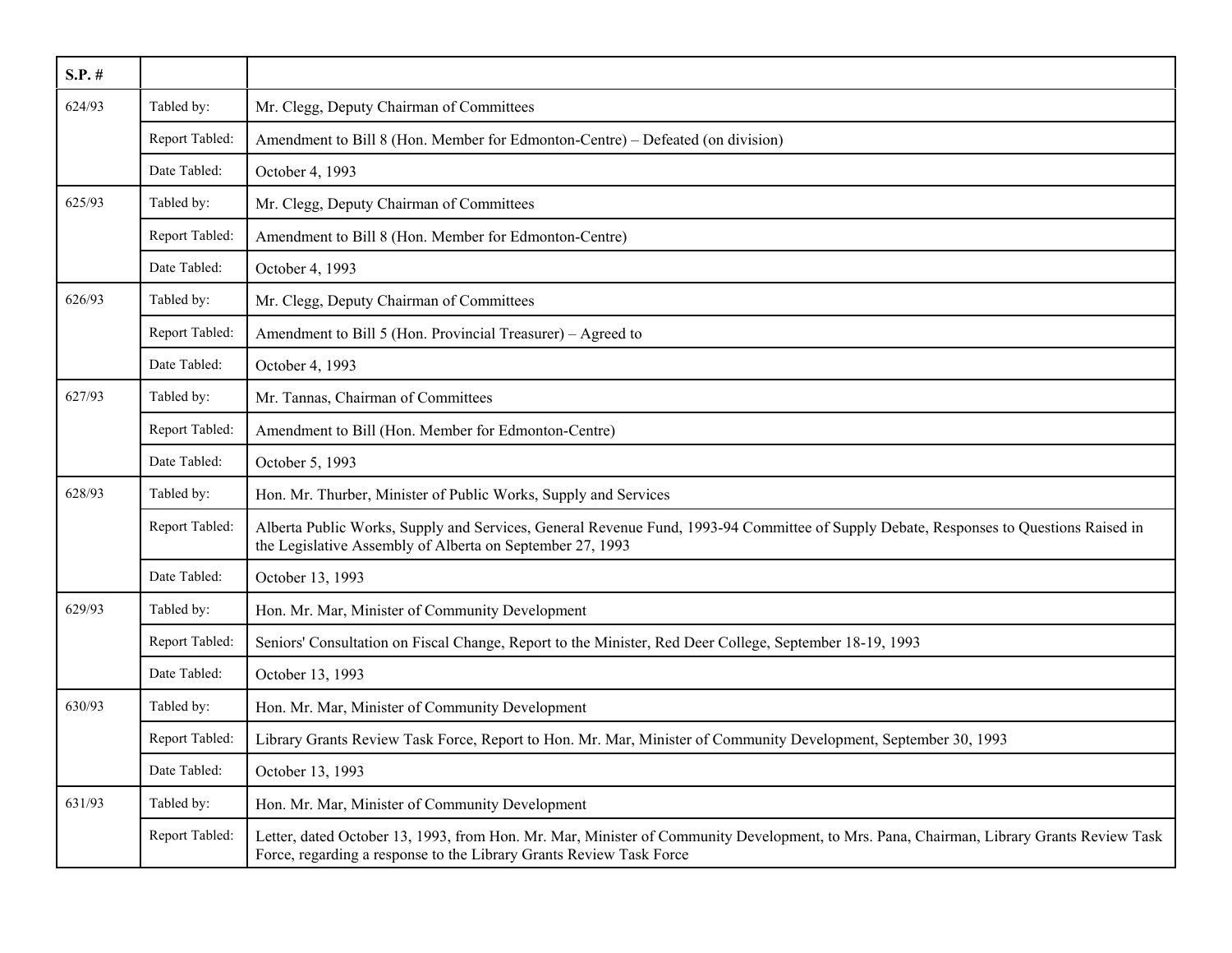| $S.P.$ # |                |                                                                                                        |
|----------|----------------|--------------------------------------------------------------------------------------------------------|
|          | Date Tabled:   | October 13, 1993                                                                                       |
| 632/93   | Tabled by:     | Mr. Clegg, Deputy Chairman of Committees                                                               |
|          | Report Tabled: | Amendment to Bill 8 (Hon. Member for Edmonton-Centre) - Defeated                                       |
|          | Date Tabled:   | October 18, 1993                                                                                       |
| 633/93   | Tabled by:     | Mr. Clegg, Deputy Chairman of Committees                                                               |
|          | Report Tabled: | Amendment to Bill 8 (Hon. Member for West Yellowhead) - Defeated on Division                           |
|          | Date Tabled:   | October 18, 1993                                                                                       |
| 634/93   | Tabled by:     | Mr. Tannas, Chairman of Committees                                                                     |
|          | Report Tabled: | Amendment to Bill Pr11 (Hon. Member for Stony Plain) - Agreed to                                       |
|          | Date Tabled:   | October 25, 1993                                                                                       |
| 635/93   | Tabled by:     | Mr. Tannas, Chairman of Committees                                                                     |
|          | Report Tabled: | Committee of Supply Questions, 1993-94 Estimates, September 30, 1993                                   |
|          | Date Tabled:   | October 25, 1993                                                                                       |
| 636/93   | Tabled by:     | Mr. Tannas, Chairman of Committees                                                                     |
|          | Report Tabled: | Response to questions raised during Committee of Supply, September 28, 1993                            |
|          | Date Tabled:   | October 26, 1993                                                                                       |
| 637/93   | Tabled by:     | Mr. Tannas, Chairman of Committees                                                                     |
|          | Report Tabled: | Amendment to Bill 204 (Hon. Member for Olds-Didsbury) - Agreed to                                      |
|          | Date Tabled:   | October 27, 1993                                                                                       |
| 638/93   | Tabled by:     | Mrs. Laing, Hon. Member for Calgary-Bow                                                                |
|          | Report Tabled: | Alberta Alcohol and Drug Abuse Commission magazine, "A Conversation About Substance Abuse"             |
|          | Date Tabled:   | October 28, 1993                                                                                       |
| 639/93   | Tabled by:     | Mr. Tannas, Chairman of Committees                                                                     |
|          | Report Tabled: | Amendment to Justice and Attorney General, Main Estimates (Hon. Member for Calgary-Buffalo) - Defeated |
|          | Date Tabled:   | October 28, 1993                                                                                       |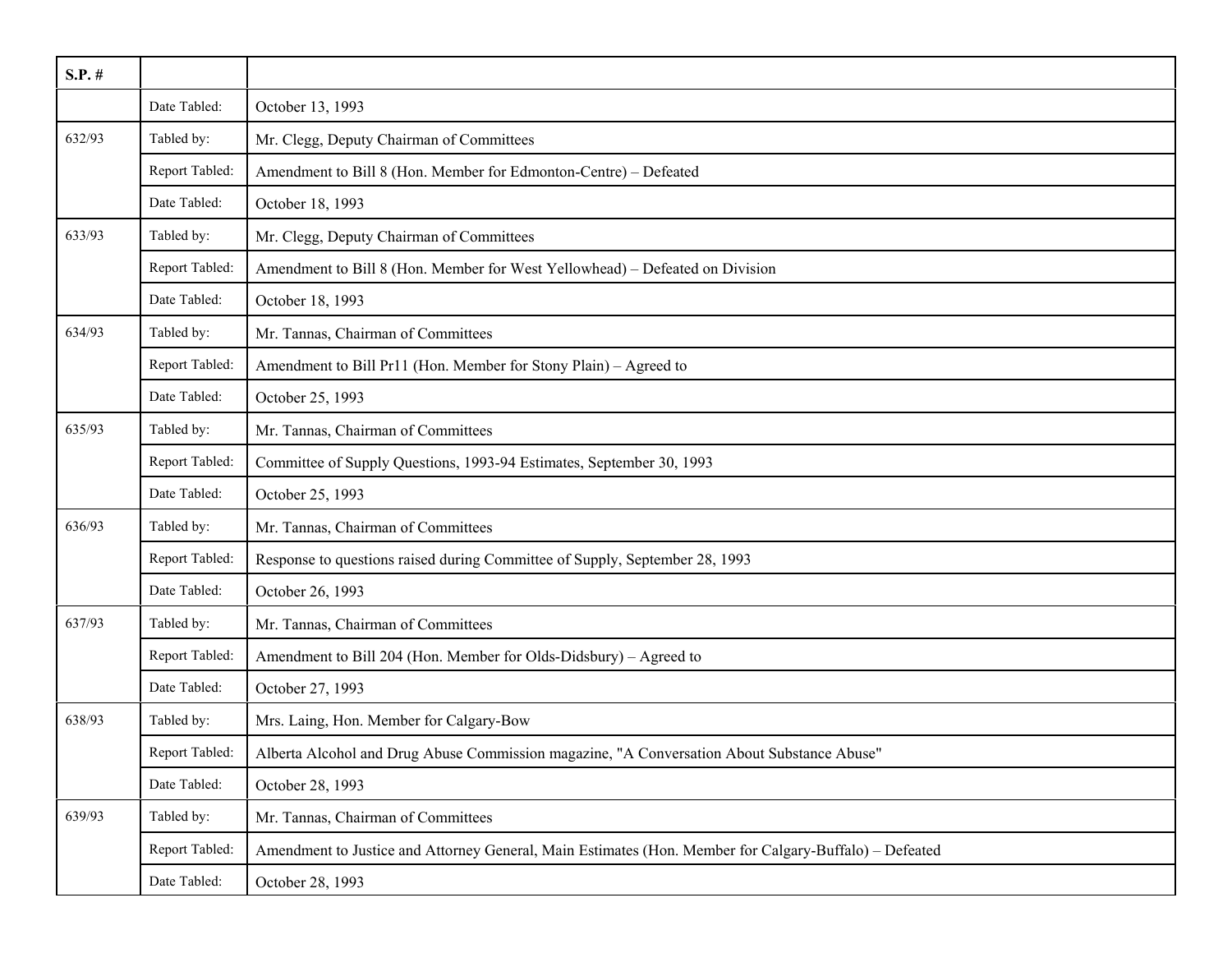| $S.P.$ # |                |                                                                                                                                                       |
|----------|----------------|-------------------------------------------------------------------------------------------------------------------------------------------------------|
| 640/93   | Tabled by:     | Hon. Mr. Day, Chairman, Select Special Committee on Parliamentary Reform (1993)                                                                       |
|          | Report Tabled: | The Report of the Select Special Committee on Parliamentary Reform (1993) on Sub Judice Rule and Minority Reports of Committees and<br>Subcommittees. |
|          | Date Tabled:   | November 1, 1993                                                                                                                                      |
| 641/93   | Tabled by:     | Mrs. Forsyth, Hon. Member for Calgary-Fish Creek                                                                                                      |
|          | Report Tabled: | R.T. Alderman Junior High School Newsletter, No. 2, October 1993, "Principal's Message"                                                               |
|          | Date Tabled:   | November 1, 1993                                                                                                                                      |
| 642/93   | Tabled by:     | Mr. Tannas, Chairman of Committees                                                                                                                    |
|          | Report Tabled: | Amendment to Capital Fund Estimates (Hon. Member for Redwater) - Defeated                                                                             |
|          | Date Tabled:   | November 3, 1993                                                                                                                                      |
| 643/93   | Tabled by:     | Mr. Tannas, Chairman of Committees                                                                                                                    |
|          | Report Tabled: | List of those resolutions voted upon by the Committee of Supply pursuant to Standing Order 57(9)                                                      |
|          | Date Tabled:   | November 3, 1993                                                                                                                                      |
| 644/93   | Tabled by:     | Mr. Tannas, Chairman of Committees                                                                                                                    |
|          | Report Tabled: | Amendment to Bill Pr2 (Hon. Member for Edmonton-McClung) - Agreed to                                                                                  |
|          | Date Tabled:   | November 4, 1993                                                                                                                                      |
| 645/93   | Tabled by:     | Mr. Tannas, Chairman of Committees                                                                                                                    |
|          | Report Tabled: | Amendment to Bill Pr17 (Hon. Member for Grande Prairie-Wapiti) – Agreed to                                                                            |
|          | Date Tabled:   | November 4, 1993                                                                                                                                      |
| 646/93   | Tabled by:     | Mr. Tannas, Chairman of Committees                                                                                                                    |
|          | Report Tabled: | List of resolutions voted upon by the Committee of Supply pursuant to Standing Order 57(9)                                                            |
|          | Date Tabled:   | November 4, 1993                                                                                                                                      |
| 647/93   | Tabled by:     | Mr. Tannas, Chairman of Committees                                                                                                                    |
|          | Report Tabled: | Amendment to Bill 21 (Hon. Minister of Agriculture) – Agreed to                                                                                       |
|          | Date Tabled:   | November 8, 1993                                                                                                                                      |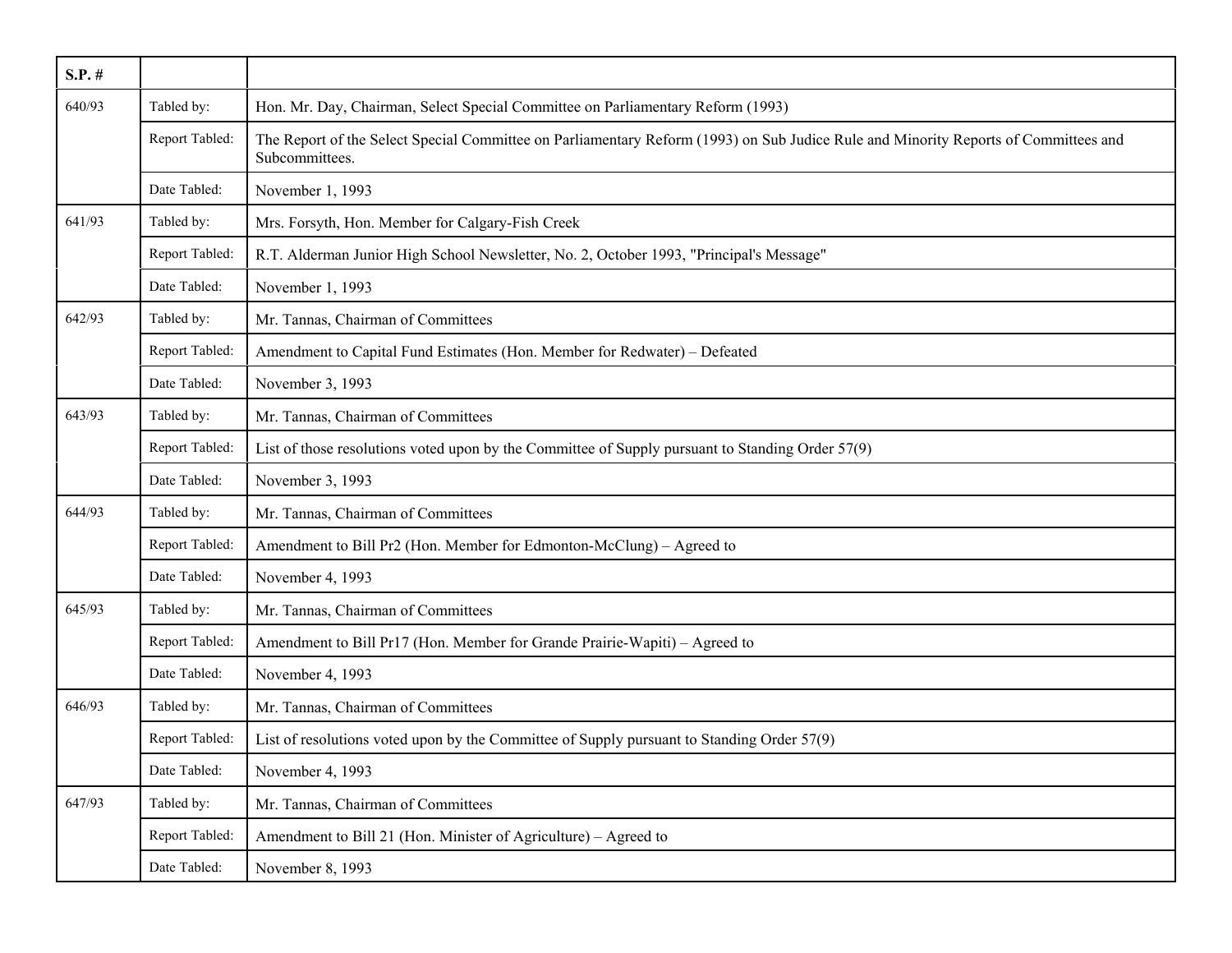| $S.P.$ # |                |                                                                                                                                                                 |
|----------|----------------|-----------------------------------------------------------------------------------------------------------------------------------------------------------------|
| 648/93   | Tabled by:     | Mr. Tannas, Chairman of Committees                                                                                                                              |
|          | Report Tabled: | Amendments to Bill 21 (Lethbridge-East)                                                                                                                         |
|          | Date Tabled:   | November 8, 1993                                                                                                                                                |
| 649/93   | Tabled by:     | Mr. Tannas, Chairman of Committees                                                                                                                              |
|          | Report Tabled: | Amendments to Bill 21 (Lethbridge-East) – Defeated                                                                                                              |
|          | Date Tabled:   | November 8, 1993                                                                                                                                                |
| 650/93   | Tabled by:     | Mr. Tannas, Chairman of Committees                                                                                                                              |
|          | Report Tabled: | Amendment to Bill 21 (Lethbridge-East) – Defeated (on division)                                                                                                 |
|          | Date Tabled:   | November 8, 1993                                                                                                                                                |
| 651/93   | Tabled by:     | Mr. Tannas, Chairman of Committees                                                                                                                              |
|          | Report Tabled: | Amendment to Bill 21 (Lethbridge-East) – Defeated (on division)                                                                                                 |
|          | Date Tabled:   | November 8, 1993                                                                                                                                                |
| 652/93   | Tabled by:     | Hon. Mr. Dinning, Provincial Treasurer, pursuant to the Alberta Heritage Savings Trust Fund Act, cA-27, s12(2) and s13(2)                                       |
|          | Report Tabled: | Alberta Heritage Savings Trust Fund, Annual Report 1992-93                                                                                                      |
|          | Date Tabled:   | November 9, 1993                                                                                                                                                |
| 653/93   | Tabled by:     | Ms Abdurahman, Hon. Member for Clover Bar-Fort Saskatchewan                                                                                                     |
|          | Report Tabled: | Health for Tomorrow, A Proposal for Restructuring the Health Care System, Constituencies of Clover Bar-Fort Saskatchewan and Sherwood<br>Park, October 22, 1993 |
|          | Date Tabled:   | November 9, 1993                                                                                                                                                |
| 654/93   | Tabled by:     | Mr. Herard, Acting Chairman of Committees                                                                                                                       |
|          | Report Tabled: | Amendments to Bill 8 (Clover Bar-Fort Saskatchewan) - Defeated                                                                                                  |
|          | Date Tabled:   | November 9, 1993                                                                                                                                                |
| 655/93   | Tabled by:     | Mr. Herard, Acting Chairman of Committees                                                                                                                       |
|          | Report Tabled: | Amendment to Bill 8 (Edmonton-Centre) – Defeated (on division)                                                                                                  |
|          | Date Tabled:   | November 9, 1993                                                                                                                                                |